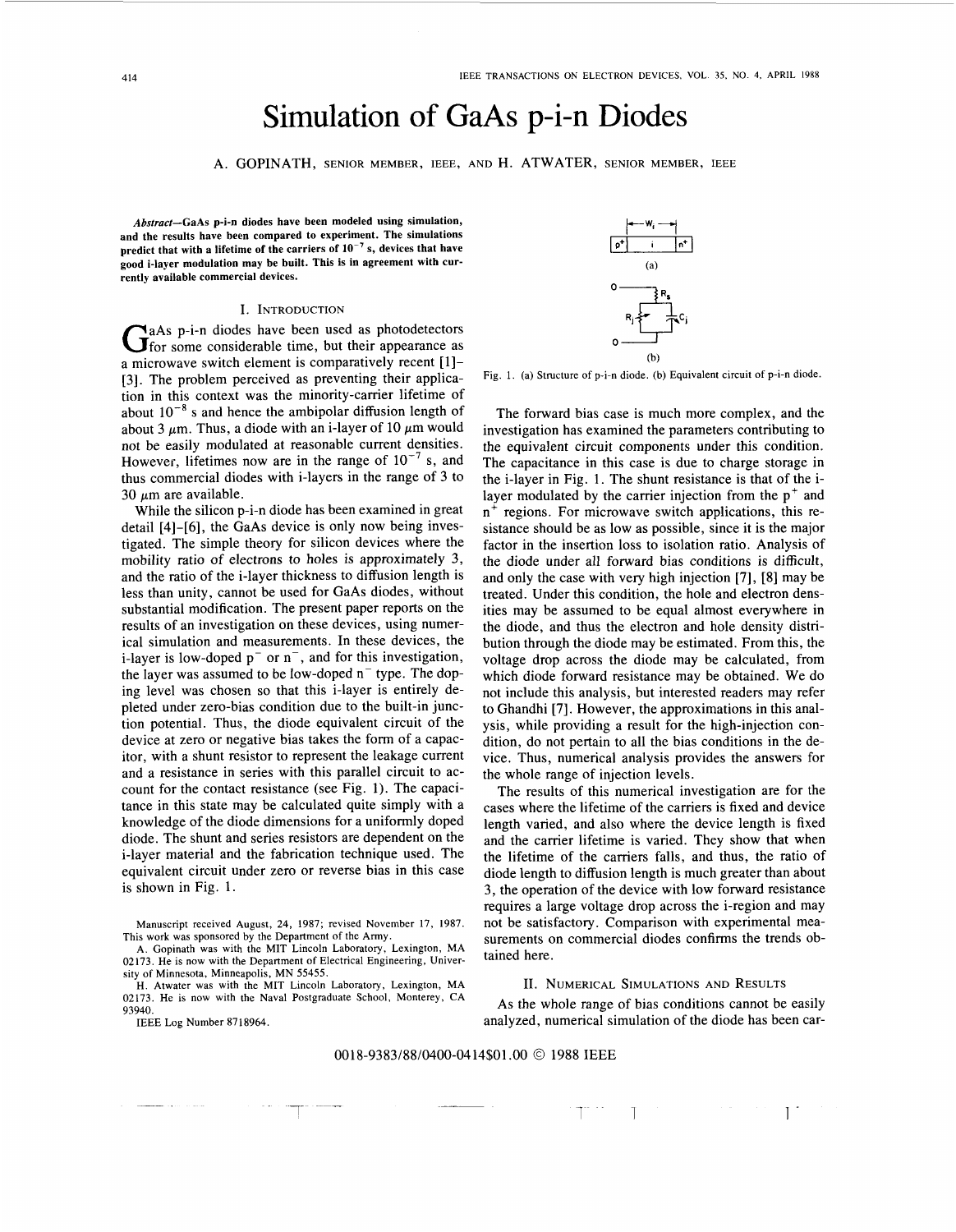**GOPINATH AND ATWATER: SIMULATION OF GaAs p-i-n DIODES 415** 

ried out. This simulation follows the usual solution of the Poisson and the continuity equations for electrons and holes simultaneously using the Scharfetter-Gummel approximation, which is the "up-stream" formulation for current. The finite-difference and finite-element methods in one dimension lead to identical equations for solution purposes. The low-injection case may be handled using the Gummel scheme of separation of the solutions of the Poisson and the continuity equations. However, Newton's method was used here since both the low- and highinjection cases are to be solved. The choice of the parameter to prevent overshoot in Newton's method followed that of **Banks** and Rose [9] (see also [lo]), with additional upper and lower limits placed on the method. Convergence was very rapid (less than 10 iterations) with proper choice of the overshoot parameter, but a more conservative estimate of this parameter resulted in convergence, even with very high injection within *50* iterations at most. As in all simulations, the equations have been scaled in the manner discussed by Selberherr [11].

The choice of the structure analyzed was governed by various considerations including time-dependent solutions (which will be reported elsewhere). The structure has  $p^+$  and  $n^+$  and regions, a central  $n^-$  region, with tapered changes between the  $p^+$  and  $n^-$  region and the n<sup>-</sup> and n<sup>+</sup> region, both within 0.2  $\mu$ m. The p<sup>+</sup> and n<sup>+</sup> doping densities were chosen to be  $10^{17}$  per cm<sup>3</sup> with complete ionization, which, in general, is low for these devices, but the results are not unduly affected by this choice. The ilayer ( $n^-$  region) width was chosen as 10  $\mu$ m for one set of computations, and other widths were used for a second set. The n<sup>-</sup> density for all of the diodes examined was  $10^{13}$  cm<sup>-3</sup> with complete ionization, and this depleted due to the  $p^+$ -n<sup>-</sup> junction barrier voltage. The recombination terms included single-level traps of the usual form of Shockley -Read-Hall

$$
R_{\tau} = \frac{pn - n_t^2}{\tau_p(n + n_t) + \tau_n(p + p_t)} \, \text{cm}^{-3}/\text{s}. \qquad (1)
$$

Auger recombination was assumed to be of the form

$$
R_A = r(n^2p + p^2n). \tag{2}
$$

Radiative recombination was assumed to be given by

$$
R_r = \beta np. \tag{3}
$$

In (1),  $\tau_p$  was set to be equal to  $\tau_n$ , and this parameter was varied from  $10^{-6}$  to  $3 \times 10^{-10}$  s for the 10- $\mu$ m i-layer diode.

The Auger recombination term only becomes significant at levels of  $10^{17}$  cm<sup>-3</sup> and thus was not the control mechanism in these simulations. The radiative term is in general small unless densities reach the high  $10^{18}$  cm<sup>-3</sup>. The values of *r* and  $\beta$  chosen were  $10^{-31}$  and  $7.2 \times 10^{-10}$ . respectively.

The barrier heights were estimated using the usual formulas for  $N_c$ ,  $N_v$ , using the effective masses as  $m_e$  = 0.065 $m_0$  for electrons and  $m_h = 0.5m_0$  for holes, with  $E_g$ at room temperature of 1.42 eV (see Sze [12]). The velocity-field expression for electrons takes the form

$$
v_e = \frac{\mu_0 E + v_s \left(\frac{E^4}{E_0}\right)}{1 + \left(E/E_0\right)^4}
$$
(4)

where  $E_0 = 4 \times 10^3 \text{ V/cm}$  and  $\mu_0 \approx 5000 \text{ cm}^2/\text{V} \cdot \text{s}.$ The hole velocity was assumed to vary as

$$
v_h = \frac{\mu_h E}{1 + E/E_0} \tag{5}
$$

where  $E_0 = 2 \times 10^4$  V/cm and  $\mu_h \approx 400$  cm<sup>2</sup>/V  $\cdot$  s.

Einstein's relationship was assumed to hold, and thus the diffusion constant was estimated from these expressions.

Fig. 2(a) and (b) shows a sequence of results from these calculations in which the carrier density distributions and potential are shown at different bias conditions for a diode with an n<sup>-</sup> layer of 10  $\mu$ m, a total length of 10.8  $\mu$ m,  $\tau$ of  $10^{-9}$  s in the n<sup>-</sup> layer, and  $10^{-11}$  s in the n<sup>+</sup> and p<sup>+</sup> regions. The current-voltage relationship in these devices provides a summary of all the computed cases; two sets of results are reported here, and we discuss each set in turn. In the first set, the doping density of the device structure was kept constant, and the  $i$ -layer (n<sup>-</sup> type) thickness was varied form 3 to 20  $\mu$ m. In this computation, the lifetime was set to  $10^{-8}$  s, and with a hole mobility of 400 cm<sup>2</sup>/V  $\cdot$  s; the diffusion length  $L_a$  is about  $3 \mu$ m. [Fig. 3](#page-2-0) shows the  $J-V$  plots for this set of calculations, and we note that the ideality factor at low current densities is close to unity; this factor becomes larger at higher bias values. Note that the current density in the 20-  $\mu$ m diode is much lower for the same bias, suggesting that i-layer modulation may be poor for this diode. In this case the ratio of  $d/L_a \approx 3$  (note that  $2d = 20 \,\mu\text{m}$  here), which suggests that, when the  $d/L_a$  ratio exceeds about 2, ilayer modulation is poor. Note that the i-layer in the 20-  $\mu$ m device is not completely depleted.

The second set of results in [Fig.](#page-2-0) 4 is for a  $10$ - $\mu$ m i-layer for different values of lifetime;  $\tau$  varies from 10<sup>-6</sup> to 3  $\times$  $10^{-10}$  s. Thus, the diffusion length varies from a maximum of 30  $\mu$ m to about 0.5  $\mu$ m, and the  $d/L_a$  ratio varies from about 0.16 to about 10. We note that the same trend is followed as in Fig. 3, and again  $d/L_a$  ratios of 2 upward ( $10^{-9}$  and 3  $\times$   $10^{-10}$  s) show that current densities do not rise far enough for reasonable i-layer modulation. Note that the two sets of curves, while showing similar trends, show differences in detail. The curves in [Fig.](#page-2-0) **4** at the lower lifetimes and thus smaller  $d/L_a$  ratios, seem to coalesce, whereas there is still an increase in current density at the smaller i-layer widths in [Fig. 3.](#page-2-0)

The slope of the *J-V* curves at any bias point is the incremental resistance seen by small signal **RF** voltage.

#### **111.** MEASUREMENTS

Comparison between experiment and theory is difficult because the doping profile of the devices is not known. The devices measured are expected to have  $p^+$  and  $n^+$ regions doped to about  $10^{18}$  acceptors or donors per cubic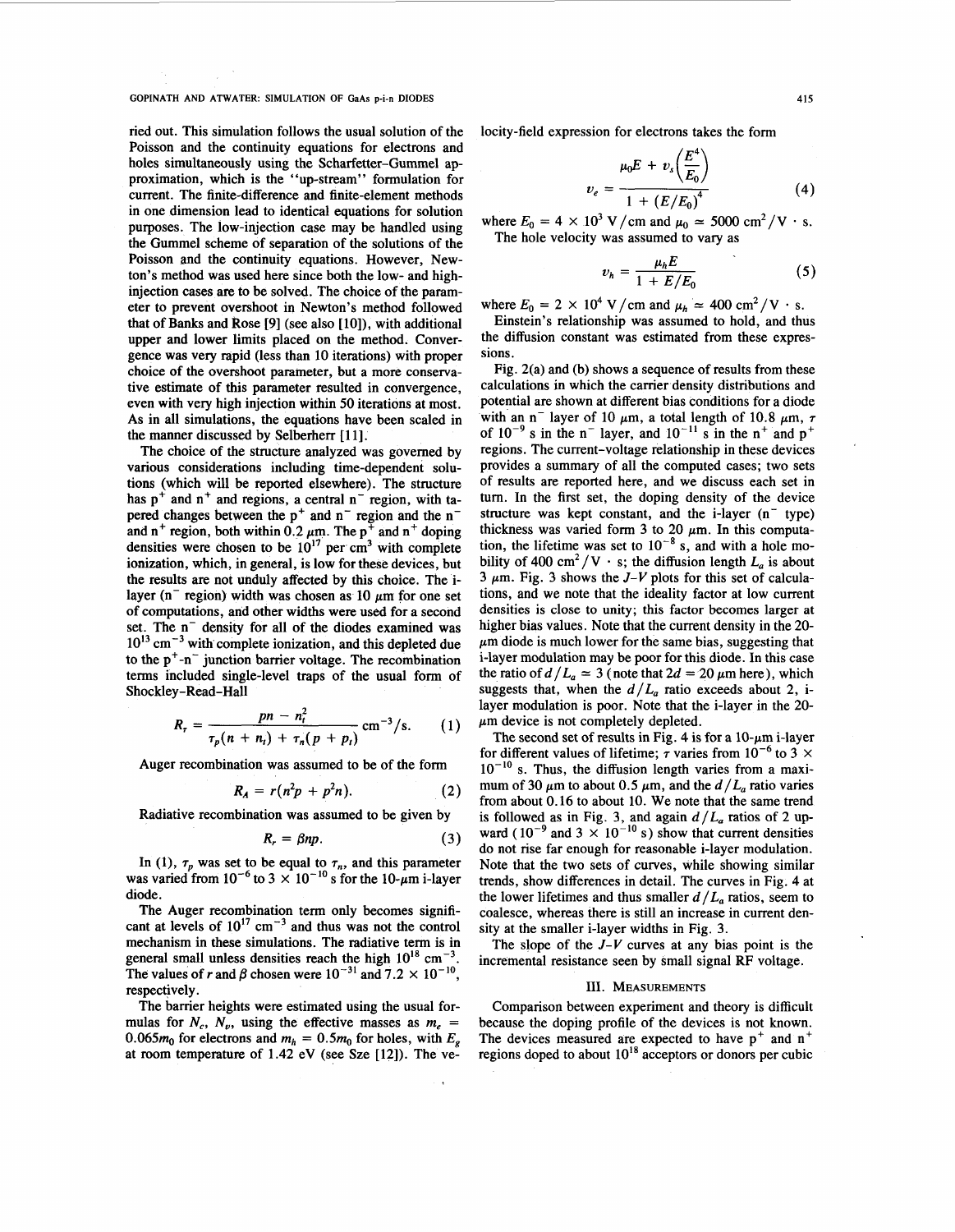

Fig. 2. Sequence of steady state (a) carrier density and (b) potential dis**tribution for a 10-** $\mu$ m **i-layer diode,**  $\tau = 10^{-9}$  **s** and density is  $10^{13}$  cm **in this region for different bias conditions.** 



Fig. 3. Current density versus bias voltage for GaAs p-i-n diode, i-layer density is  $10^{13}$  cm<sup>-3</sup>,  $\tau = 10^{-8}$  s, for different i-layer widths.

centimeter. The choice of the  $n^{-}$  doping for the i-region is also not known, and this could vary from  $10^{14}$  per  $cm<sup>3</sup>$ to lower values, depending on the i-layer thickness. Thus, the built-in potential, calculated at 1.23 V for the structures considered may not be the correct value for the devices on which measurements were made. Furthermore, the mobility values chosen for the computations may not agree with device values, and this will in turn affect the

I <sup>1</sup>T 1- -- -

<span id="page-2-0"></span>

**Fig. 4. Current density versus bias voltage for GaAs p-i-n diode, i-layer density**  $10^{13}$  **cm<sup>-3</sup>, width is 10**  $\mu$ **m, for different values of**  $\tau$ **.** 

diffusion coefficients that are used in the calculations. Thus, comparison between experiment and theory would indicate trends, rather than agreement in detail.

In Fig. **4,** the *J-V* characteristic is plotted for the experimental device, a  $10$ - $\mu$ m i-layer,  $100$ - $\mu$ m-diaemeter mesa structure. Note that the slope is almost the same as the computed results for  $\tau = 10^{-7}$  s. The shift of the curve with respect to the voltage axis arises from several reasons: the surface depletion effect permits no current to flow in this depleted area and thus decreases the effective area of the diode. The second reason for the shift in the voltage axis is due to the ohmic contact drops, modeled as a series resistance. The third reason is that the built-in potential in the calculations may be smaller by about 40 mV. Thus, with these effects taken into account, the *J-V*  curves show good agreement.

Fig. 5 shows the incremental resistance of this device obtained from the measured *I- V* characteristics. The slope of the *I-V* curve has its ideality factor close to unity, and this indicates that the current flow is still not dominated by recombination effects. The modeled curve in Fig. **4**  with  $\tau$  of 10<sup>-7</sup> s is close to the measured curve, and therefore not superposed on it, and shows good agreement with experiment.

Microwave measurements were also performed in which the diode was connected to ground at the end of a  $50-\Omega$  line. Since the resistance values are small, the deembedding of the measurements and the separation of the parasitics are difficult with high accuracy. **A** length of *50- Q* microstrip line was measured with a short circuit, an open circuit, and a 50- $\Omega$  chip resistor. The problem is that the short is not a true short, but a small inductance to ground, and the open is not a true open, but a small capacitance to ground. In the process, however, the wire bond is modeled into the parameters for this microstrip line, but the other parasitics are neglected. With the line parameters known, the devices are bonded-in in turn, measured, and de-embedded. The resistance values are